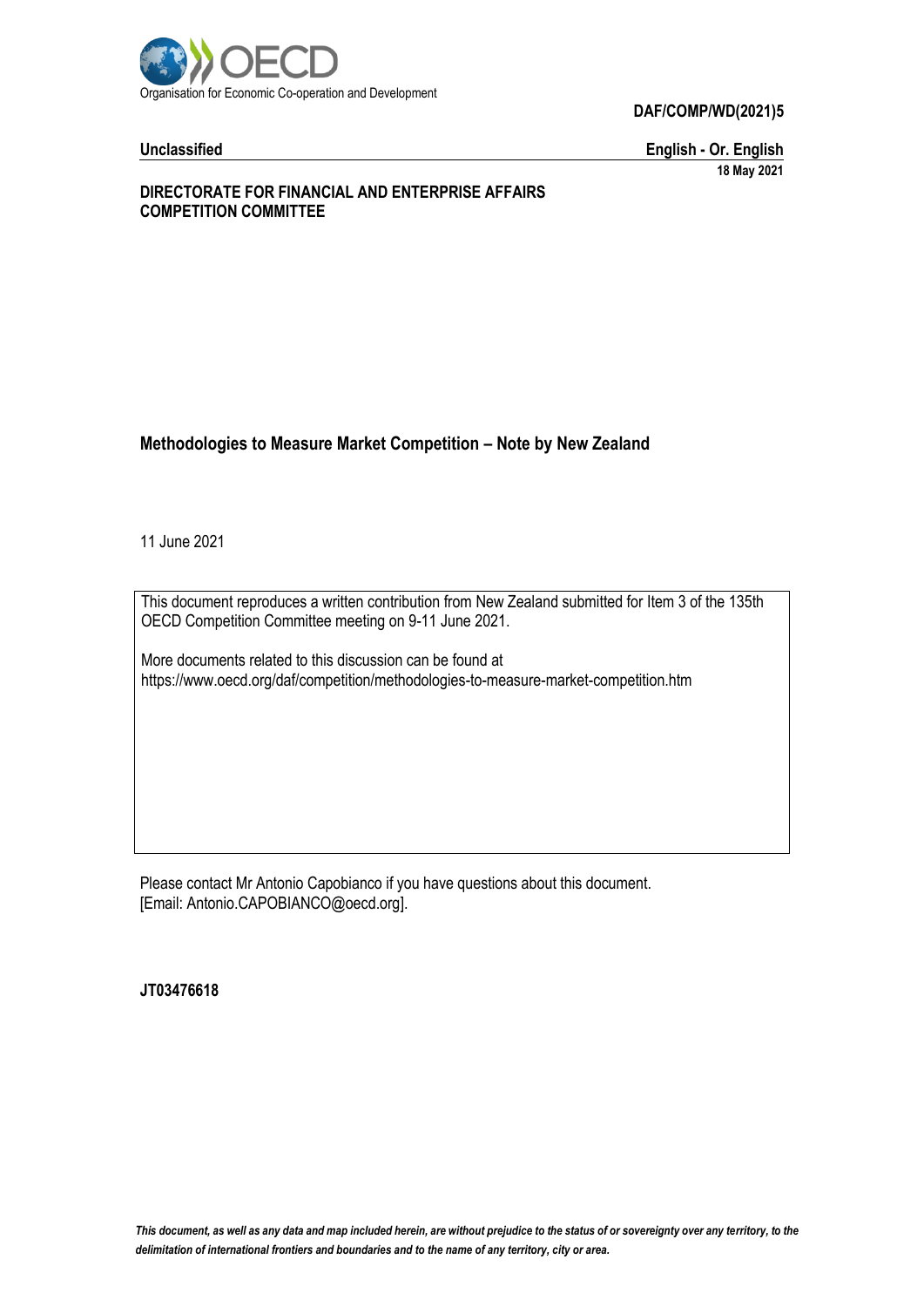# *New Zealand*

# **1. Abstract**

1. This paper contributes to the Competition Committee's Hearing on *"Methodologies to Measure Market Competition"* in June 2021. It focuses on work done by the New Zealand Commerce Commission (NZCC) to measure market competition and apply the results of that measurement.

2. The NZCC is New Zealand's competition agency, mandated by the Commerce Act 1986 to protect and enhance competition across New Zealand markets and to directly regulate some infrastructure sectors. The NZCC's functions have expanded in recent years, including into market studies and a broader role in the development of policy. To support these and related functions, the NZCC has initiated research into how the level of competition in a market can be assessed quantitatively.

3. The NZCC's analysis builds on a 2019 study by the researchers Richard Fabling and David C. Maré, in which they computed several competition indicators in order to investigate the link between competition and productivity.<sup>1</sup> These included margin indicators (profit elasticity and price-cost margin) and structural indicators (HHI and concentration ratio).

4. In 2020, the NZCC gained access to the most granular industry-level estimates of margin indicators used in that study. The NZCC analysed these indicators to glean insights into the state of competition in New Zealand markets and into the quality and consistency of the competition indicators themselves. This paper presents an overview of the NZCC's analysis, a discussion of the data and method challenges faced, and potential applications of this type of analysis to the NZCC's future workstreams.

# **2. Background and data**

5. New Zealand's economy is small and remote, both of which affect the intensity of competition in its markets. New Zealand's two closest significant trading partners, Australia and China,<sup>2</sup> are roughly 2,000km and 9,000km away respectively.<sup>3</sup> Remoteness makes exporting more challenging and reduces potential for import competition to constrain domestic producers. Regarding size, in 2019 New Zealand's Gross Domestic Product (GDP) was US\$223.7 billion, placing it between Finland and Slovakia at  $30<sup>th</sup>$  out of 37 OECD countries.<sup>4</sup> The combination of these factors means many markets are

<sup>4</sup> OECD (2021). *Gross domestic product (GDP) (indicator)*. DOI: 10.1787/dc2f7aec-en. (Accessed on 16 April 2021).

<sup>1</sup> Maré, D. C., & Fabling, R. (2019). *Competition and productivity: Do commonly used metrics suggest a relationship?* Motu Economic and Public Policy Research Trust.

 $<sup>2</sup>$  According to the Reserve Bank of New Zealand's trade-weighted index, New Zealand's top five</sup> trading partners are China, Australia, the United States, the Euro Area, and Japan. See https://www.rbnz.govt.nz/statistics/b10.

<sup>&</sup>lt;sup>3</sup> The distance from Auckland to Sydney is 2,156km; from Auckland to Guangzhou is 9,268km. These distances are comparable to the distances from Paris to Istanbul (2,255km) and to Los Angeles (9,085km) respectively.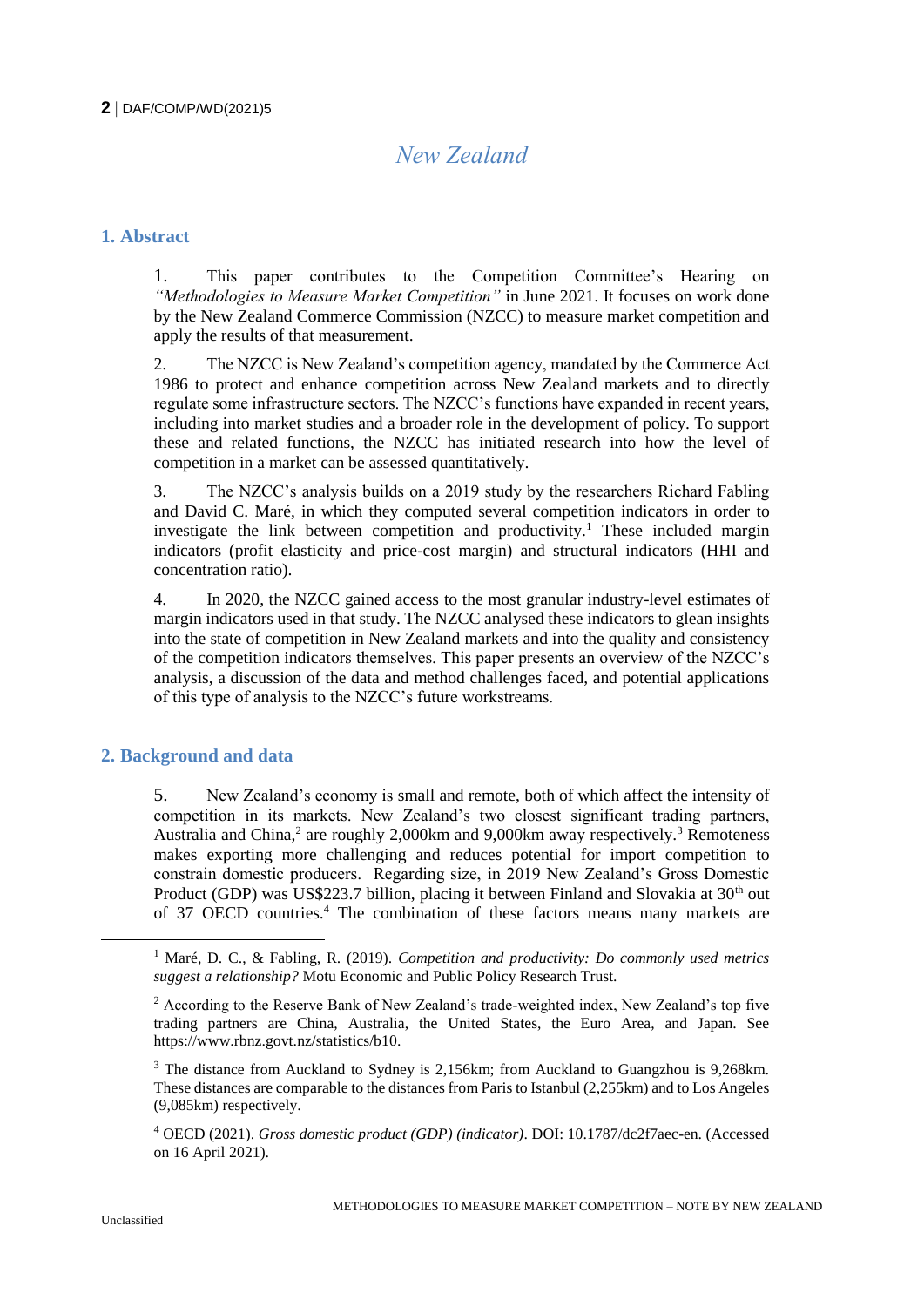relatively concentrated and the protection and promotion of competition is correspondingly more critical. This motivates the NZCC to take a particular interest in quantitative competition indicators.

6. The New Zealand economy also has low productivity and productivity growth. Despite high levels of labour utilisation, labour productivity in New Zealand is 40% lower than the average of the top half of the OECD; this deficit has increased from 34% in 1996.<sup>5</sup> Fabling and Maré's 2019 study was motivated in part by the hypothesis that New Zealand's low productivity could stem in part from a lack of competition.

7. The NZCC's interest in their study lies in the competition indicators used. They were computed using (confidential) firm-level data on output, intermediate consumption, labour costs, and total labour input. The margin indicators are detailed further in the following section.

- 1. The firm-level data, spanning the time period 2001–2016, was sourced from Statistics New Zealand's Longitudinal Business Database (LBD). The confidentiality requirements associated with this database restricted how the data could be used.
- 2. To compute industry-level indicators, the researchers grouped firms according to industry classifications. The main classifications they used were a modified 318 industry version of  $ANZSIC<sup>6</sup>$  Level 4 and a 'productivity dataset' grouping firms into 39 'production function' industries. The NZCC followed these same classifications in its analysis.

# **3. Competition indicators**

8. Although the original analysis calculated structural indicators such as the HHI, the NZCC only has margin indicators available at this time for the fully granular 318 industry groups. The NZCC is therefore working with the following indicators.

9. Price-cost margin (PCM), also known as a Lerner index, represents the difference between a firm's price and marginal cost as a fraction of price.

1. This reflects the margins being made on each unit sold as a percentage of price charged. Economic theory suggests market power allows firms to price above marginal cost; a lower PCM implies lower margins, indicating a more competitive industry.

<sup>5</sup> Nolan, P., R., Pomeroy and G. Zheng. (2019). *Productivity by the numbers: 2019*. New Zealand Productivity Commission. Available from www.productivity.govt.nz

<sup>6</sup> ANZSIC is the Australian and New Zealand Standard Industrial Classification system. It is a fourtier system, where Level 1 describes the highest-level industries and Level 4 describes the lowestlevel industries. For example, "Poultry Processing" (L4) is part of "Meat and Meat Product Manufacturing" (L3), which is part of "Food Product Manufacturing" (L2), which is part of "Manufacturing (L1). The researchers pooled some Level 4 industries with few observations into higher-level groups to create the 'modified' 318-industry version of the Level 4 classification.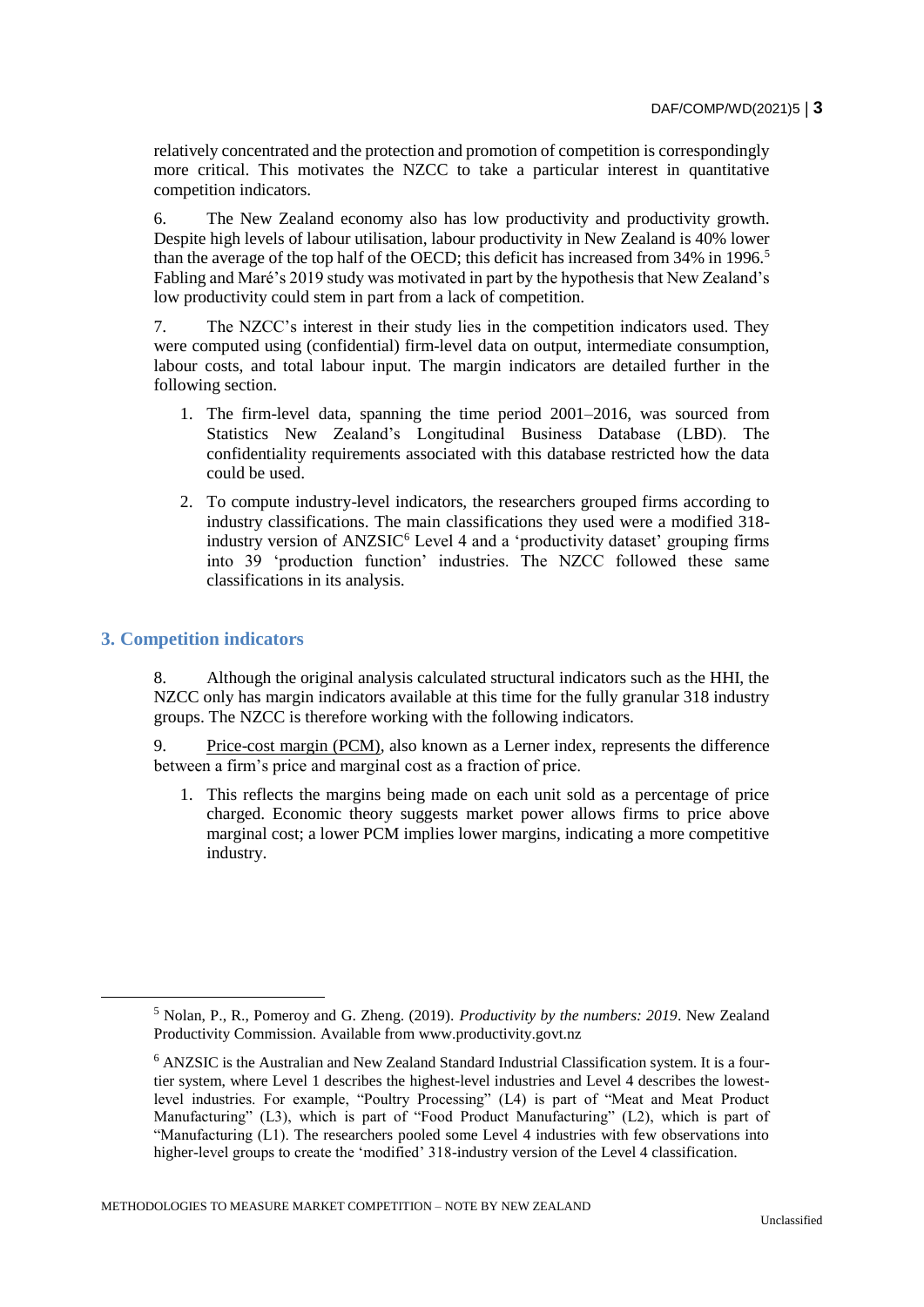- 2. Marginal costs are difficult to calculate using accounting data. Therefore, for the purposes of calculating this indicator (and profit elasticity), Fabling and Maré used a firm's variable costs as a proxy for its marginal costs.<sup>7</sup>
- 3. The industry-level PCMs were calculated using two methods: one involved averaging the PCMs of all firms in the industry (average PCM), and the other weighted this average by the firms' outputs (aggregate PCM). The average PCM calculation excluded all firms whose total variable costs were more than double their total revenue, as these would be small firms with large negative profits and would skew the industry average.<sup>8</sup>

10. Profit elasticity (PE), also known as the Boone indicator, represents how a firm's profits respond to changes in its unit costs.

- 1. This is expected to be a negative figure, ie, an increase in costs leads to a decrease in profits. An industry with a smaller (more negative) overall PE is supposedly more competitive than an industry with a larger (less negative) PE, because its firms' profits are more heavily affected by a given change in costs, indicating tighter margins.<sup>9</sup>
- 2. Fabling and Maré used two specifications to compute industry-level profit elasticities: one using a simple OLS regression (PE-OLS), and one including firm fixed effects (PE-FE). They noted the PE-FE indicator might be a more robust indicator for industries where the boundaries of the industry classification do not reflect the extent of the competitive constraint on its firms. They also suggested that PCM shares this robustness feature.

11. At this point the NZCC has no strong preference between PCM and PE as indicators of competition. It is aware of the fact that PCM estimates are not robust to collusion.<sup>10</sup> It also notes that, in its data, both of these indicators are estimated across all firms classified in an industry. This somewhat undermines the merits of the PE indicator. For these reasons the NZCC considers each indicator as being equally valid in what follows.

# **4. Analysis and results**

12. The NZCC was provided with industry-level data for three of the four margin indicators (PE-OLS, PE-FE, and average  $PCM<sup>11</sup>$ ), disaggregated into the 318-industry 'modified ANZSIC L4' dataset. Although the total span of the data was 16 years (2001-

 $<sup>7</sup>$  Here, total variable costs were approximated as a firm's intermediate consumption plus labour</sup> costs. The methods used to impute labour costs for working proprietors necessarily excluded firms consisting only of a working proprietor, ie, sole traders, from the analysis altogether.

<sup>&</sup>lt;sup>8</sup> This exclusion did not need to be made when calculating aggregate PCM, as the influence of these small firms on the industry average would be modulated by the output-weighting.

 $9<sup>9</sup>$  In theory, PE should always be negative; however, the PE of some industries has been recorded as positive. A positive PE (an increase in costs is associated with an increase in profit) might in fact indicate there is no causal relationship between cost changes and profit changes, suggesting a high build-up of market power.

<sup>&</sup>lt;sup>10</sup> Corts, K. (1999), Conduct parameters and the measurement of market power, Journal of Econometrics, 88, pp. 227-250.

 $11$  Hereafter, we refer to average PCM as 'PCM' as there is no need to differentiate it from aggregate PCM.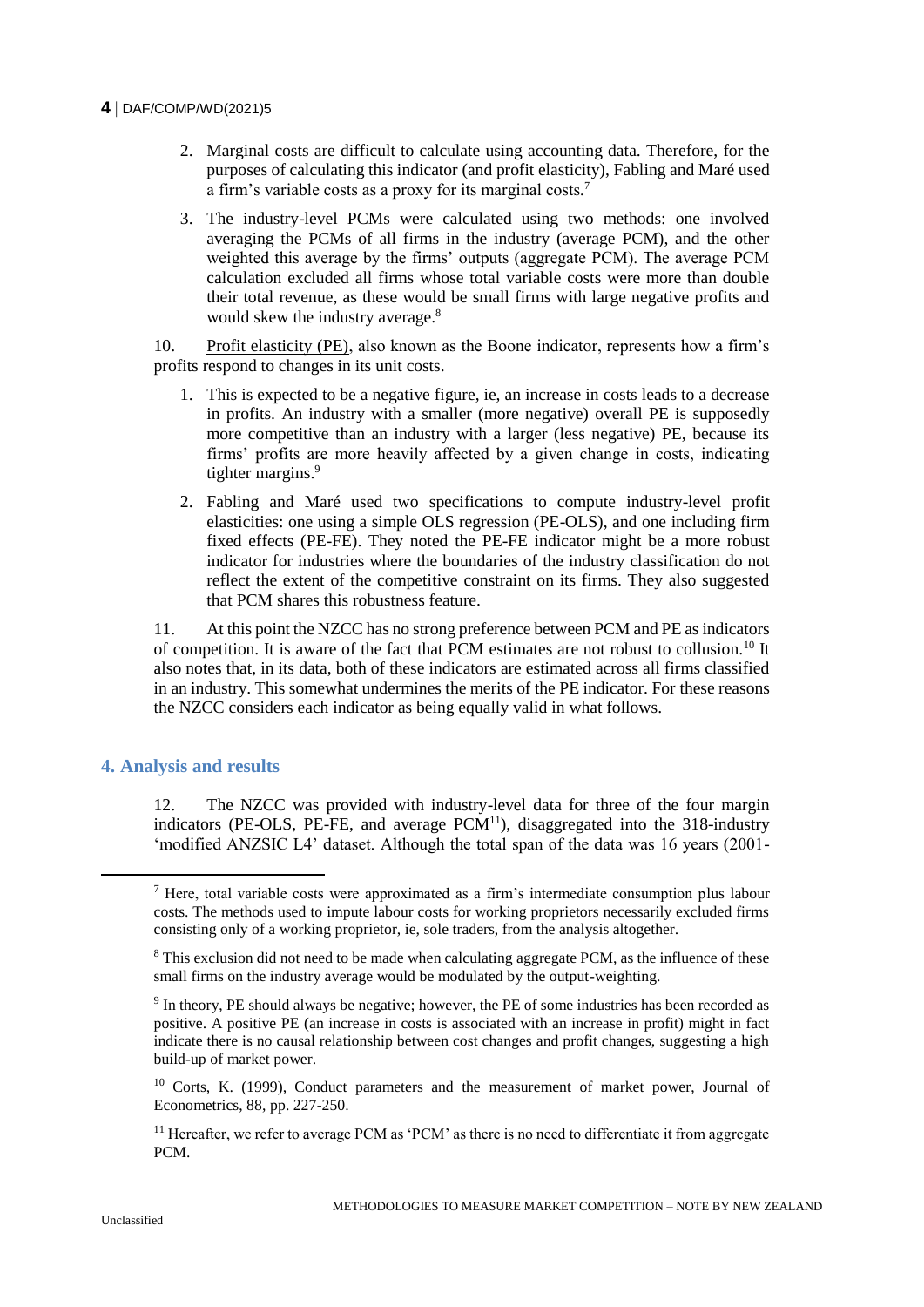2016) the NZCC only has two observations in the time dimension: Period 1 (2001–2008) and Period 2 (2009–2016). This is because the original researchers used multiple years in their regression analysis to estimate the PE indicators.

13. The NZCC started by ranking each industry from 1 (most competitive) to 318 (least competitive) for each of the three indicators and each of the two time periods. It then applied a weighted<sup>12</sup> average to these rankings to determine which industries were ranked as less competitive across all three indicators.

14. The major<sup>13</sup> industries ranked as least competitive in Period 1 (2001–2008) were *Legal Services*; *Accommodation*; and *Dairy Cattle Farming*. In Period 2 (2009–2016), they were *Auxiliary Insurance Services*; *Legal Services*; and *Accommodation*.

15. Following on from this, the NZCC was able to compute each industry's change in rank from Period 1 to Period 2 and apply a weighted average to these "rank changes" to determine which industries' competition indicators had grown (become less competitive) by the most, relative to others. The major industries with the greatest fall in relative competitive rank were: *Sheep-Beef Cattle Farming*; *Supermarket and Grocery Stores*; and *Apple and Pear Growing*.

16. The NZCC also aggregated the 318 industries into 64 ANZSIC Level 2 industries, and into the 39 'production function' industries used by Fabling and Maré (which the NZCC called Level 1.5 industries).<sup>14</sup> Working with fewer industries allowed the NZCC to create more readable visualisations and pick up on macro-level industry trends.

17. For example, the NZCC found there are three Level 1.5 industries which all three competition indicators agree were more competitive in Period 2 than Period 1 but were still in the bottom half of industries overall in both periods. These are *Auxiliary Finance and Insurance Services*; *Rental and Hiring Services (except Real Estate)*; and *Professional, Scientific and Technical Services*. This result can be read off Figures 2, 3, and 4; all in the Appendix. The industry key can be found in Table 1.

18. To delve further into the consistency of the indicators, the NZCC normalised each one by transforming them onto a scale of  $0-100$ .<sup>15</sup> This allowed direct comparison between the indicators. Figure 1 in the Appendix depicts how each of these normalised indicators changes between Period 1 and Period 2 for the 39 Level 1.5 industries.

19. For most industries, all three indicators move in the same direction, but for some this is not the case. For example, for industry #28 (*Rail, Water, Air and Other Transport*), the PCM indicator implies competition has increased, while the PE-OLS and PE-FE indicators imply competition has decreased. Moreover, the magnitudes of these changes are sizeable and vary between indicators. This calls into question the consistency of the indicators.

<sup>&</sup>lt;sup>12</sup> We primarily used weights of 20% for PE-OLS, 30% for PE-FE, and 50% for PCM. This achieves an overall effect of weighting profit elasticity at 50%, and price-cost margin at 50%. PE-FE was given a stronger weight than PE-OLS because of its increased robustness, as described in [10.2].

<sup>&</sup>lt;sup>13</sup> We defined 'major' as having at least 5,000 employees.

<sup>&</sup>lt;sup>14</sup> The Level 1.5 industries are not part of the ANZSIC system but Fabling and Maré provided a mapping that allowed us to carry out this aggregation.

 $15$  This normalisation involved setting the tenth-lowest value of each indicator equal to 0, and the tenth-highest value equal to 100. (Using the tenth-lowest and tenth-highest as boundary values instead of the minimum and maximum was done to eliminate outliers.) All the other values were then placed between 0 and 100 according to their relationship to the boundary values.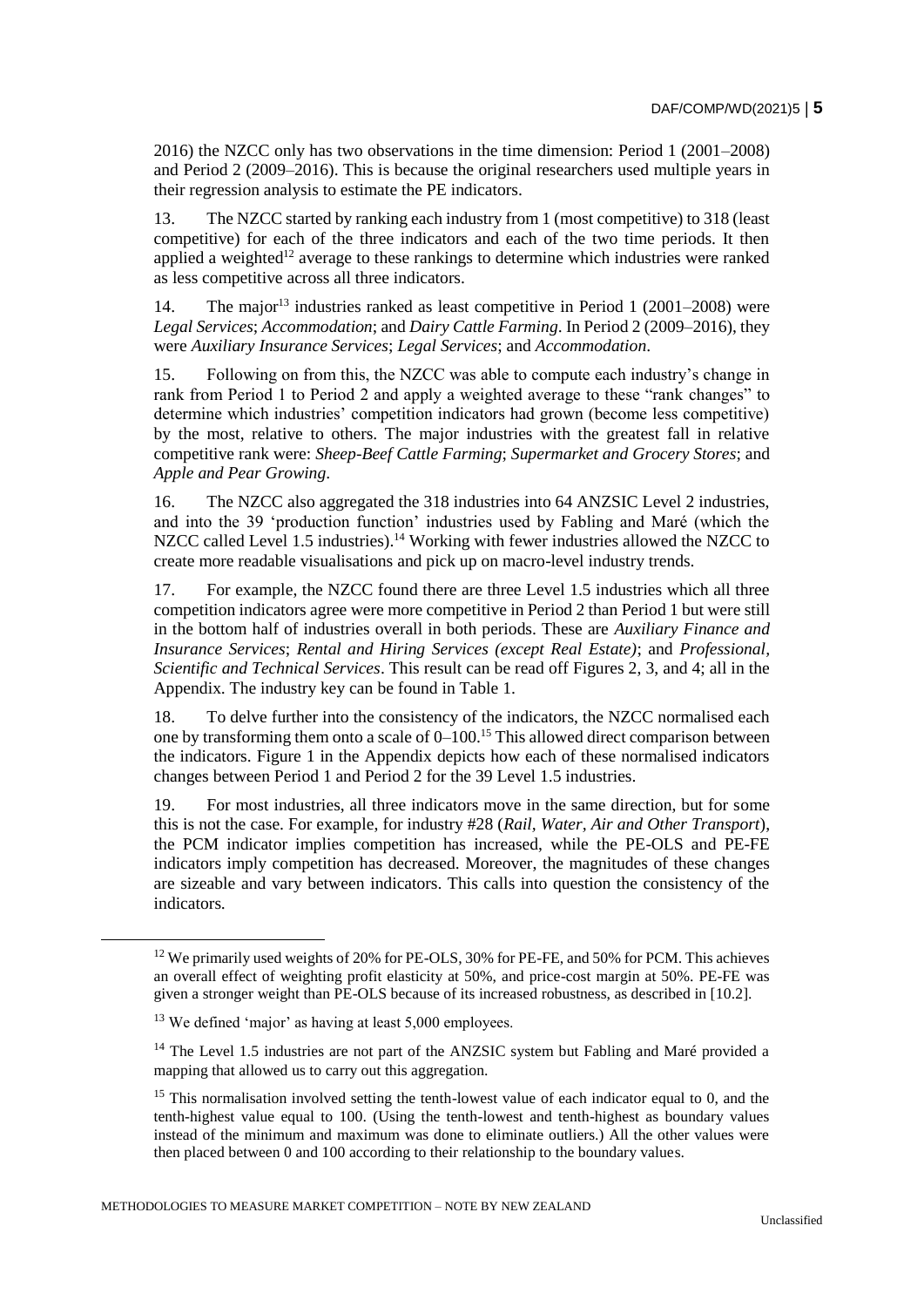# **5. Challenges and limitations**

# **5.1. Methodological limitations**

20. As noted above, the three indicators for which the NZCC has granular data (PE-OLS, PE-FE, and PCM) do not always tell a consistent story. Setting aside PE-OLS which is expected to be less robust—the latter two indicators moved in opposite directions between the two periods in 123 out of 318 Level 4 industries and 12 out of 39 Level 1.5 industries.

- 1. This could reflect industry margins becoming wider but more sensitive to changes in variable costs, or narrower but less sensitive. While there may be plausible explanations for this, it is a less intuitive outcome, and it is surprising that it would occur in 30-40% of industries.
- 2. This raises the question of which indicator to place greater weight on should inconsistencies arise. Profit elasticity is a less established method, but it may be better placed to account for varying cost structures and levels of efficiency within an industry. However, it may also be less useful for comparisons between different industries.<sup>16</sup>

21. There are also more general issues with relying on margin indicators to assess competition.

- 1. As it is necessary to use a proxy such as average costs or variable costs to estimate a firm's marginal costs, computing a margin indicator in practice requires assumptions that can detach the result from its theoretical counterpart.
- 2. A firm's margins are not always reflective of its market power. Some industries carry high fixed costs or require a large sunk investment to enter. Even if these industries are relatively competitive, firms may need to earn large margins to justify operating at all.

22. Structural indicators such as HHI have similar issues. For example, even share of output may not accurately reflect market shares if competition does not occur for each unit of output.<sup>17</sup> Secondly, a relatively concentrated market may still be competitive depending on factors such as contestability, firm churn,<sup>18</sup> and/or the degree of import constraint. Conversely, firms in an unconcentrated market may have market power if they establish product differentiation and/or gain protection via high switching costs.

23. Going forward, the NZCC intends to consider structural indicators in conjunction with margin indicators with a view to mitigating the deficiencies of both. A key next step for future analysis is to obtain granular HHI or concentration ratio data.

24. The NZCC must also consider the substantial differences between industries, classified by systems such as ANZSIC, and competition law markets. Even within the highly disaggregated fourth tier of ANZSIC, industries are typically defined in a

<sup>16</sup> Gardiner, A. (2017). *What we know and don't know about competition in New Zealand.* Ministry of Business, Innovation and Employment.

 $17$  This may be the case if firms compete for customer contracts which involve multiple units of output.

<sup>&</sup>lt;sup>18</sup> Firm churn is the rate at which firms enter and leave the market. If the conditions of a concentrated market allow new, more efficient firms to enter and push out less efficient ones, the market could still be considered competitive.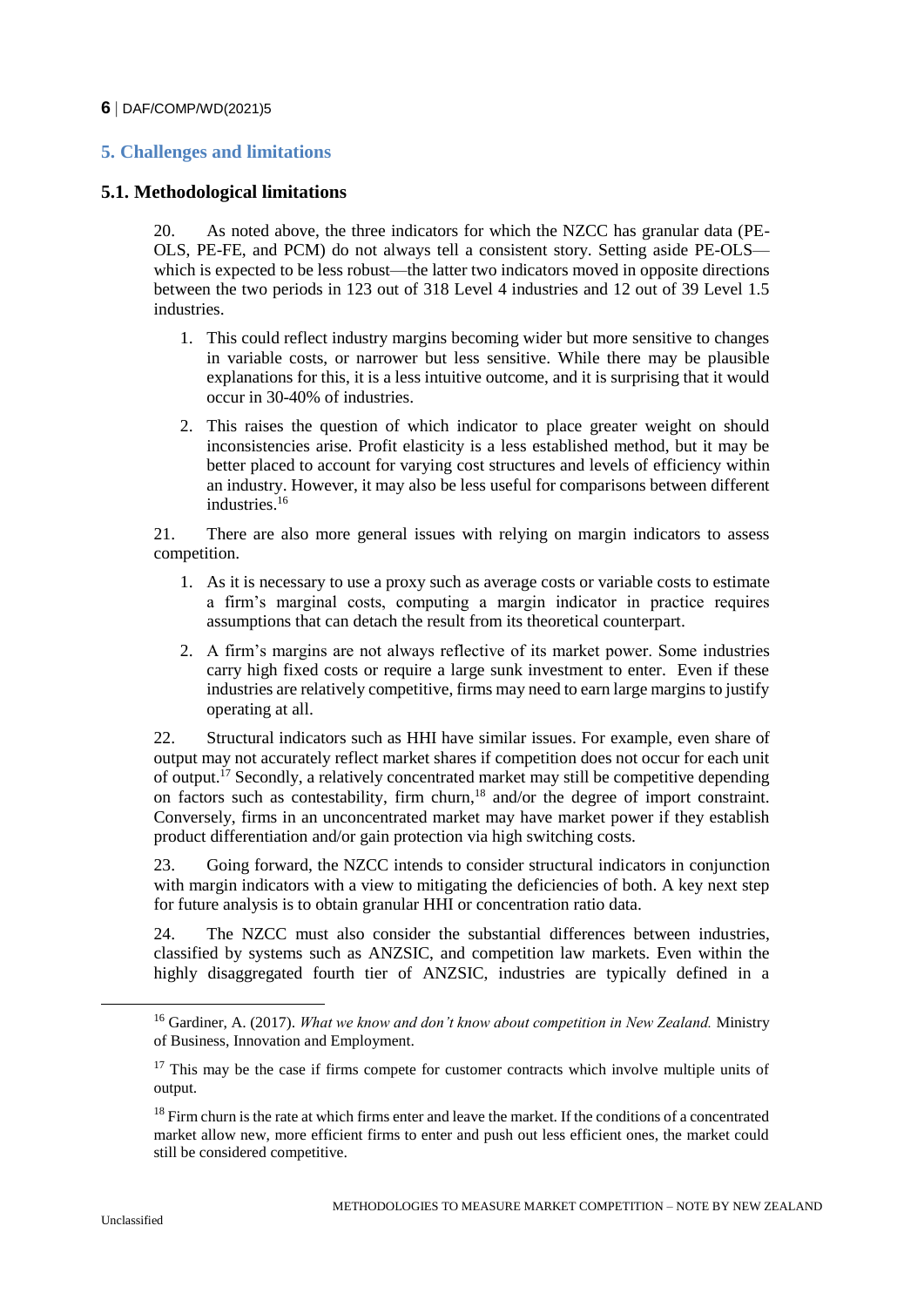generalised manner that omit crucial aspects of market definition (eg, geographic boundaries) from consideration. This creates issues for both margin and structural indicators.

- 1. For example, PCM might reflect no change in margins for an industry that is comprised of several smaller markets, when in fact margins have grown in some markets but shrunk in others (and these changes cancel out). If these smaller markets are concentrated but similarly sized, HHI may also indicate that the overall industry is relatively unconcentrated.
- 2. In both cases, as a consequence of imprecise industry classifications, these indicators may fail to identify markets in which competition may be low or have decreased. This risk can be mitigated by favouring indicators that are more robust to this issue (eg, PE-FE over PE-OLS), but the risk of error remains unless we can obtain data for more suitably defined markets.

## **5.2. Data limitations**

25. Confidentiality constraints pose a major obstacle to obtaining useful indicators from firm-level data. The NZCC will need to invest in navigating these issues if it is to gain greater insight into competition though this channel. Consideration of both margin and structural indicators is necessary to ensure a balanced assessment of competition. And, paradoxically, the industries for which data is likely to be most restricted (ie, those with a small number of firms) may be the ones of most interest.<sup>19</sup>

26. The NZCC will also need to gain access to much more up-to-date information if it is to realistically apply competition indicator analysis to market screening of the type outlined below.

27. There are also sample size issues to contend with: a trade-off must be made between industry aggregation and time aggregation to satisfy the minimum number of observations required to compute the indicators.<sup>20</sup> For the NZCC's dataset, annual data was pooled into eight-year time periods to enable analysis of ANZSIC Level 4 industries. This reduces market definition issues but sacrifices a lot of detail on the time dimension.

- 1. This issue would presumably be compounded if the analysis were applied to competition law markets, which would likely be smaller than ANZSIC Level 4 industries.
- 2. However, the minimum observations requirement could be relaxed for some indicators, eg, PCM (which does not involve statistical regression). It may also be possible to use techniques such as rolling regressions when calculating the PE indicators to satisfy this requirement while retaining information about time trends.

#### **6. Future applications**

 $\overline{a}$ 

28. At this point, the NZCC has started on a long journey towards empirical analysis of industry-level competition. This is a proactive approach looking around at the whole

<sup>19</sup> This point was made by Fabling and Maré in their *Competition and Productivity* paper.

 $20$  Fabling and Maré aggregated industries that had fewer than 200 observations in an 'industry-time period' into higher-level industry groups.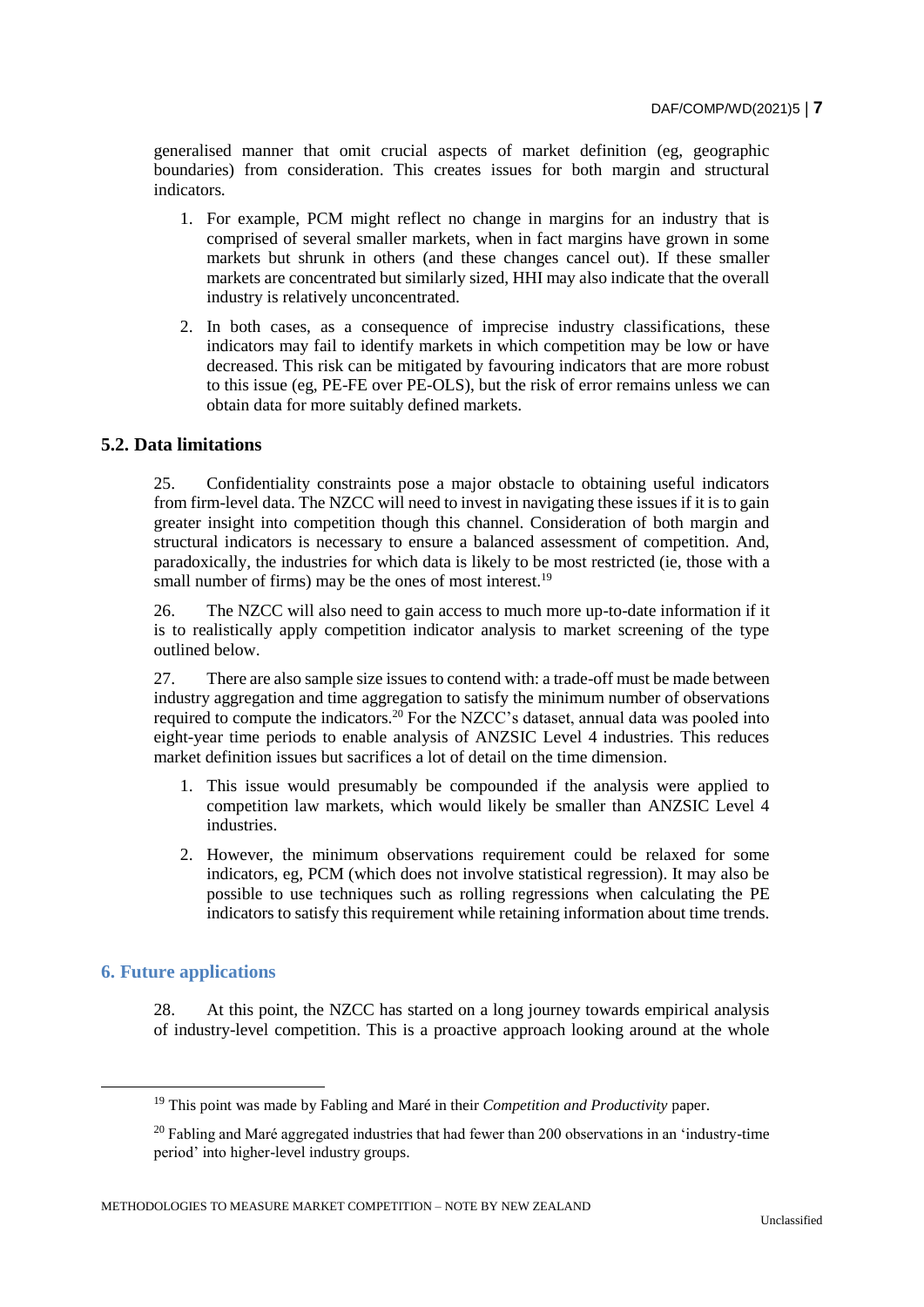economy and attempting to identify future trouble spots. However, it is also difficult, including for the reasons outlined above.

29. The NZCC is hopeful that the deeper insights that it anticipates from further efforts in this direction will help with the identification of sectors where weak competition is holding back significant economic progress. This will likely require the NZCC to also understand the forward and backward linkages between relevant sectors/markets.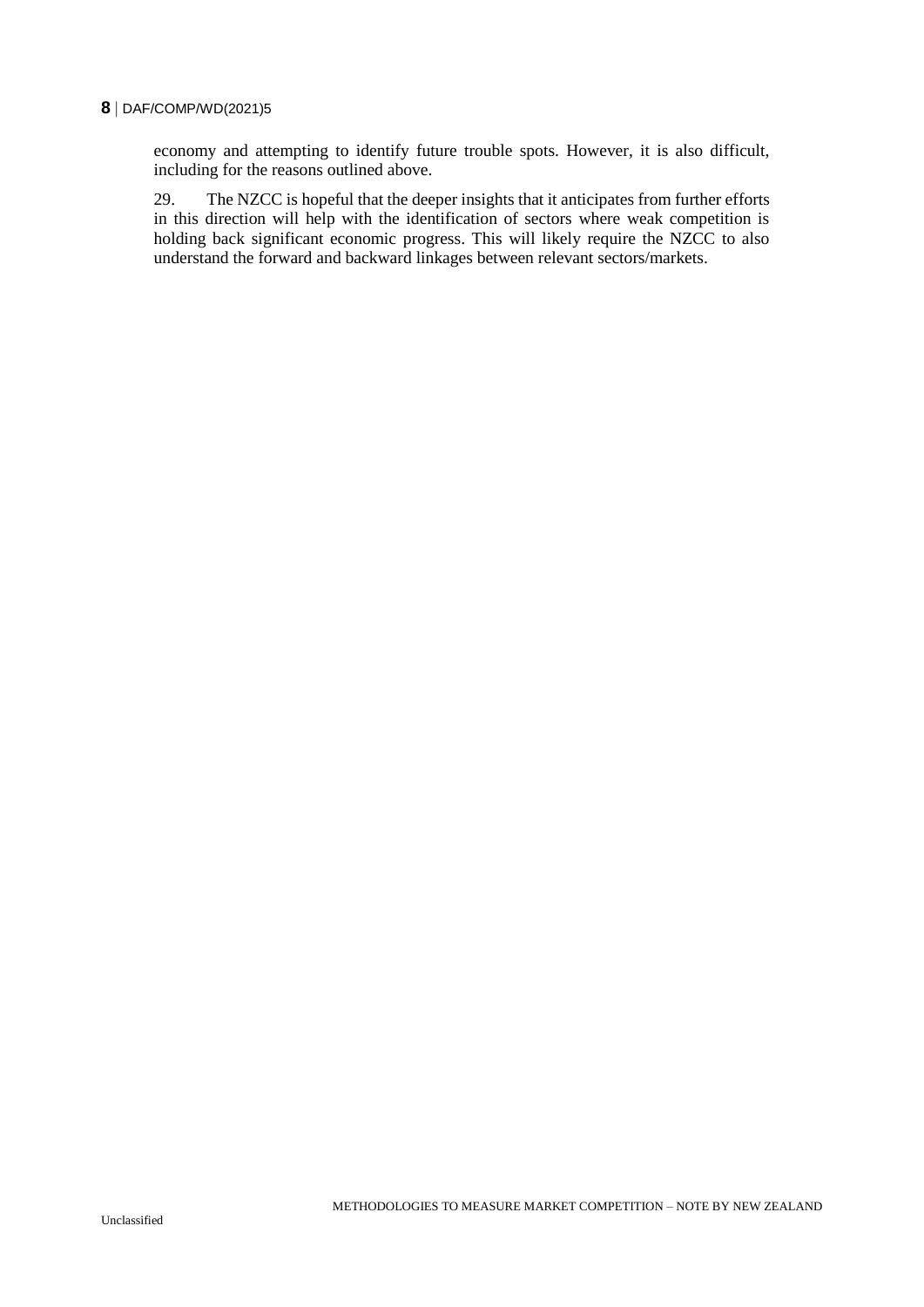*Appendix*



# **Figure 1. Changes in normalised competition indicators by Level 1.5 industry**

Note: The key to match the industry numbers with Level 1.5 industry names can be found in [Table](#page-10-0) 1**[Error!](#page-10-0)  Reference source not found.**, also in the appendix.

# **Figure 2. Profit elasticity (OLS) for Level 1.5 industries, compared between Period 1 (2001–2008) and Period 2 (2009–2016)**



Note: The key to match the industry numbers with Level 1.5 industry names can be found in [Table](#page-10-0) 1, also in the appendix.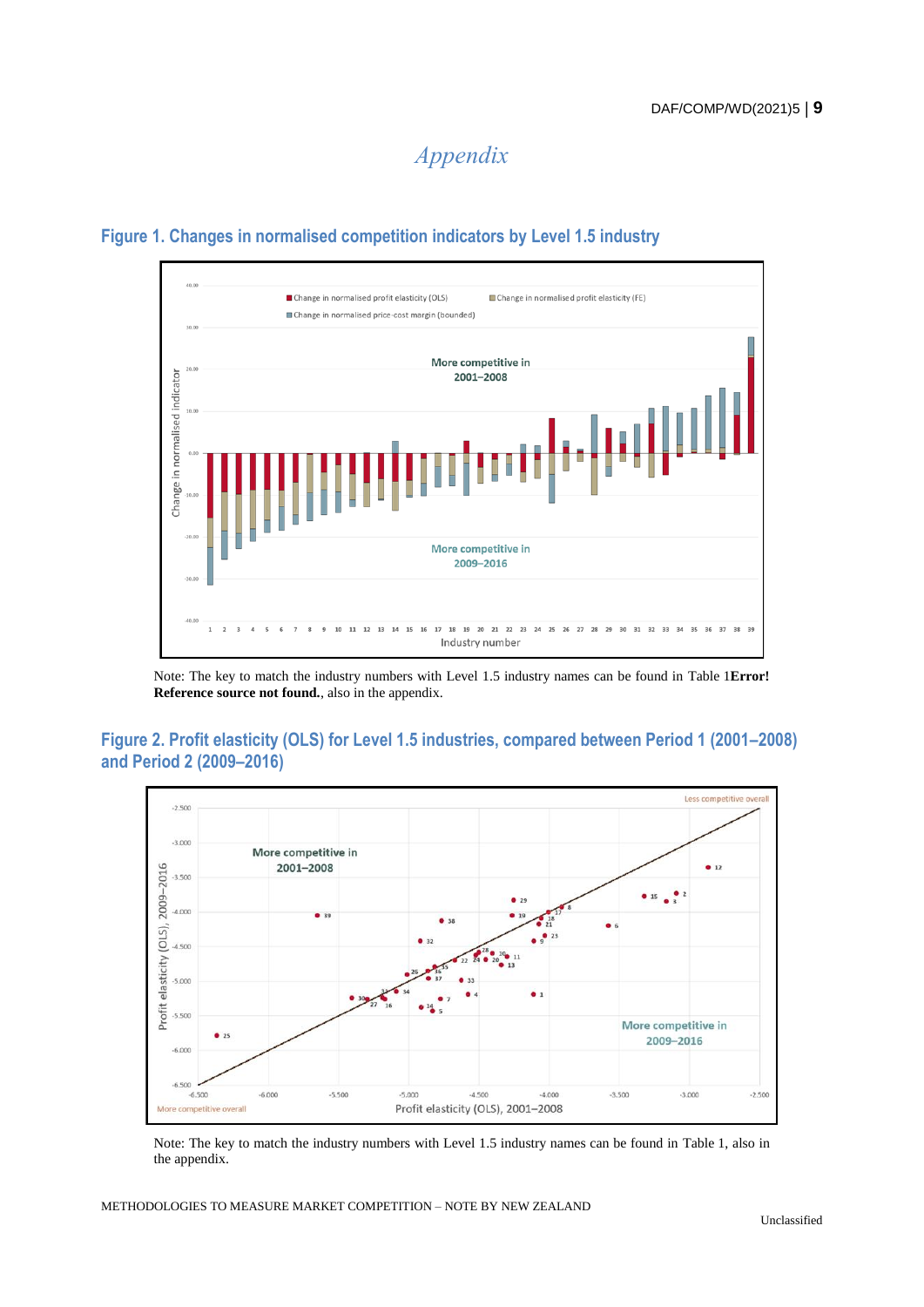

**Figure 3. Profit elasticity (fixed effects) for Level 1.5 industries, compared between Period 1 (2001– 2008) and Period 2 (2009–2016)**

Note: The key to match the industry numbers with Level 1.5 industry names can be found in [Table](#page-10-0) 1, also in the appendix.





Note: The key to match the industry numbers with Level 1.5 industry names can be found in [Table](#page-10-0) 1, also in the appendix.